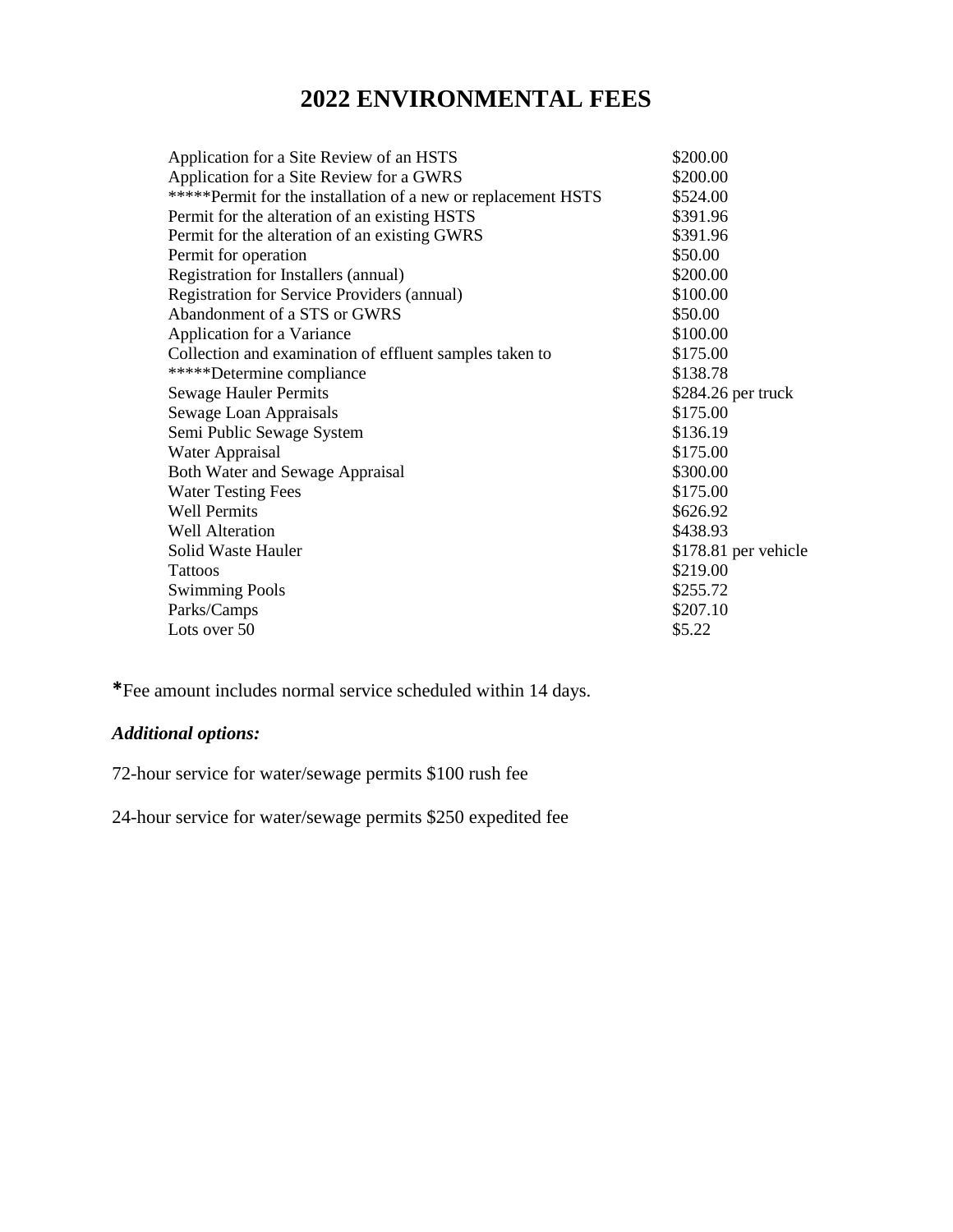## **Jefferson County General Health District 2022 Fee Schedule Food Service & Retail Food Establishments**

| <b>Category – Commercial</b>            | Local          | <b>State Fee</b> | <b>Total Cost</b> |
|-----------------------------------------|----------------|------------------|-------------------|
|                                         | <b>License</b> |                  | of License        |
| Risk Level 1, under 25,000 sq. ft.      | \$87.07        | \$28.00          | \$115.07          |
| Risk Level 2, under 25,000 sq. ft.      | \$96.63        | \$28.00          | \$124.63          |
| Risk Level 3, under 25,000 sq. ft.      | \$174.26       | \$28.00          | \$202.26          |
| Risk Level 4, under 25,000 sq. ft.      | \$217.85       | \$28.00          | \$245.85          |
| Risk Level 1, 25,000 sq. ft. and over   | \$120.72       | \$28.00          | \$148.72          |
| Risk Level $2, 25,000$ sq. ft. and over | \$126.46       | \$28.00          | \$154.46          |
| Risk Level 3, 25,000 sq. ft. and over   | \$418.99       | \$28.00          | \$446.99          |
| Risk Level 4, $25,000$ sq. ft. and over | \$443.47       | \$28.00          | \$471.47          |
| Mobile                                  | \$62.43        | \$28.00          | \$90.43           |
| Vending                                 | \$5.00         | \$6.00           | \$11.00           |
| Commercial – Temporary (per event)      | \$44.68        | \$0.00           | \$44.68           |
| Non-Commercial – Temporary (per event)  | \$22.34        | \$0.00           | \$22.34           |

**\***Plan Review 35% of Local License Fee

**\***Fee amount includes normal service within 14 days.

### *Additional options:*

72-hour service for plan review/re-inspection \$100 rush fee

24-hour service for plan review/re-inspection \$250 expedited fee